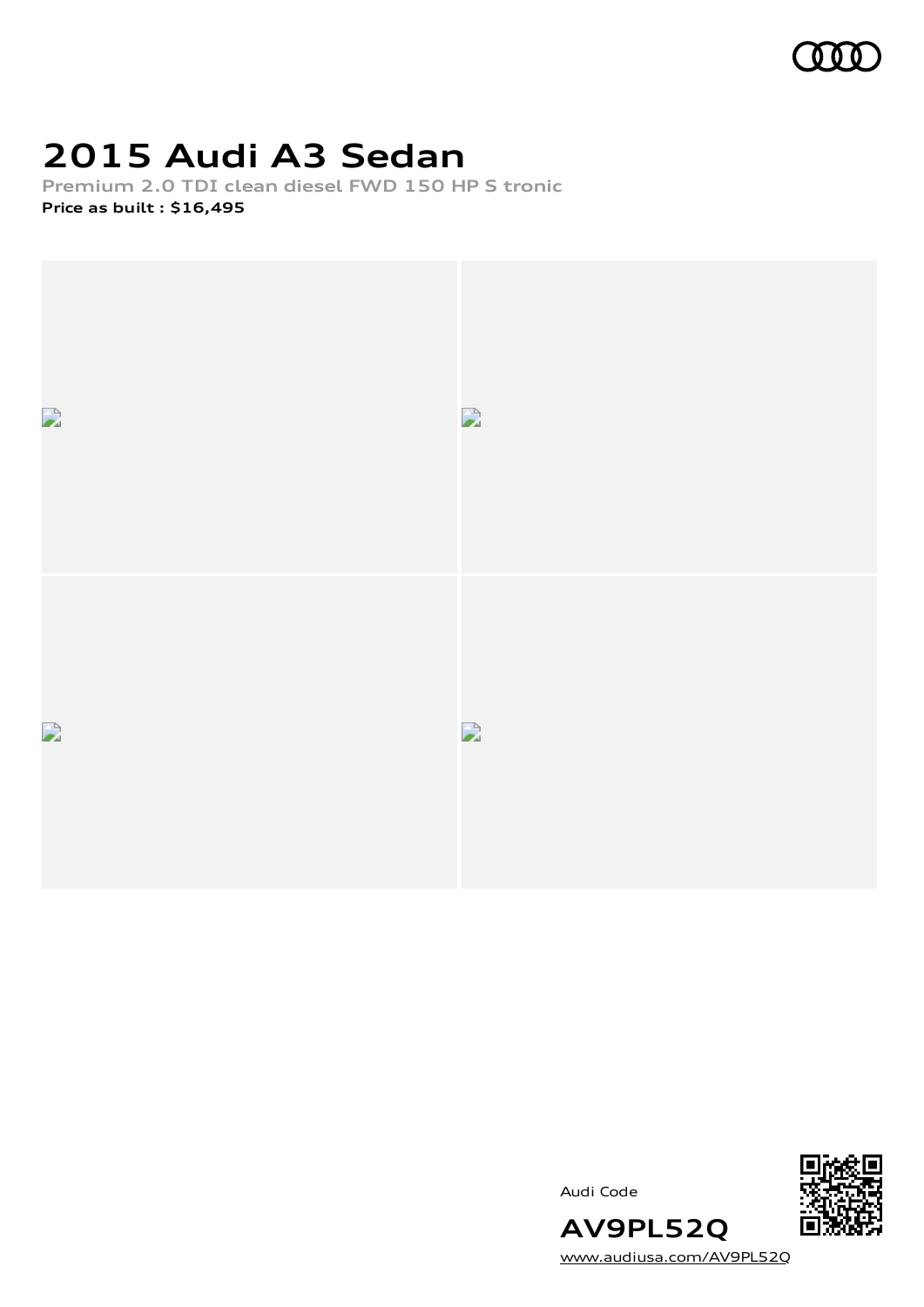### **Summary**

#### **Audi 2015 Audi A3 Sedan**

Premium 2.0 TDI clean diesel FWD 150 HP S tronic

**Price as buil[t](#page-9-0)** \$16,495

#### **Exterior colour**

Brilliant Black

### $\overline{\phantom{a}}$

#### **Further Information**

|                 | N٥           |
|-----------------|--------------|
| Mileage         | 62,688 miles |
| Type of vehicle | Used car     |

**Warranty**

#### **Interior colour**

#### **Technical Specifications**

| Engine type                  | Four-cylinder                                 |
|------------------------------|-----------------------------------------------|
| stroke                       | Displacement/Bore and 1,968/81.0 x 95.5 cc/mm |
| Max. output                  | 110 (150)/3500-4000 HP                        |
| Torque                       | 236 @ 1,750-3,000 lb-ft@rpm                   |
| Top track speed              | 130 mph mph                                   |
| Acceleration (0 - 60<br>mph) | 8.1 seconds seconds                           |
| Recommended fuel             | Diesel                                        |

#### **Audi Code** AV9PL52Q

**Your configuration on www.audiusa.com** [www.audiusa.com/AV9PL52Q](https://www.audiusa.com/AV9PL52Q)

**Commission number** 0882fe9a0a0e09a91b4e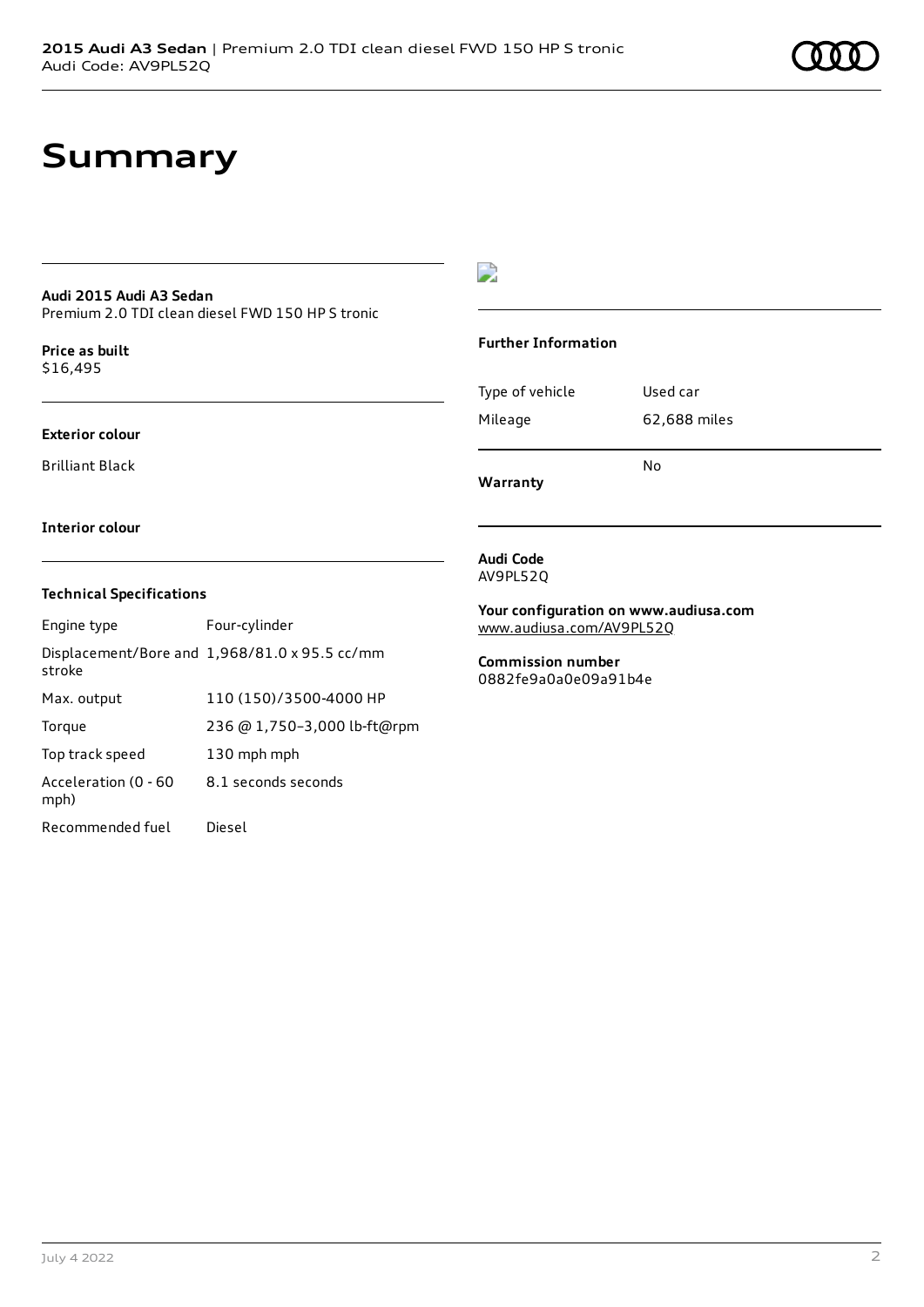# **Equipment**

Brilliant Black

Power-adjustable heated exterior side mirrors

Heated washer nozzles, front

Cold Weather package

Heated front seats



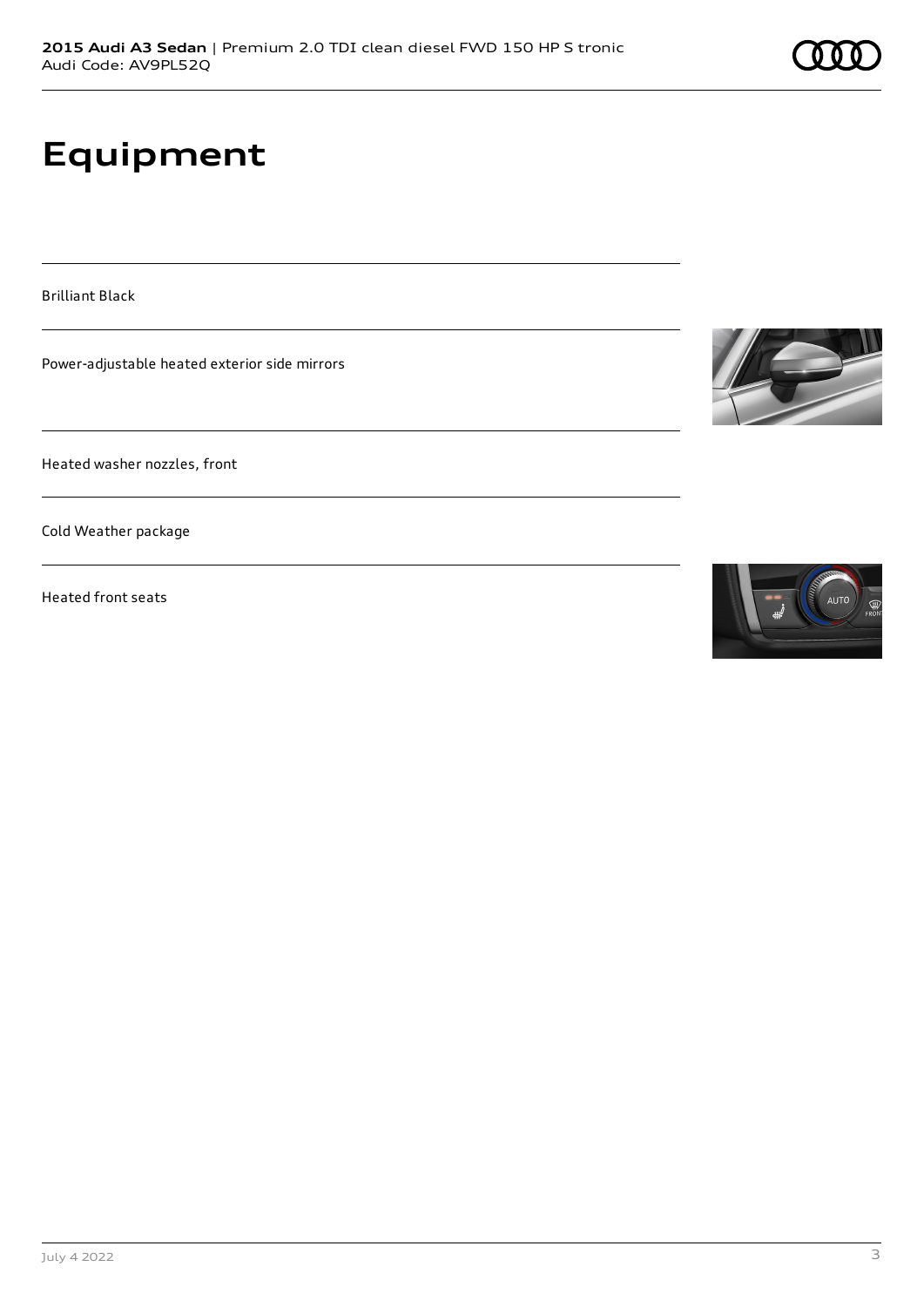### **Standard features**

#### **Safety and Security**

| 4UB   | Driver and front-passenger advanced airbags                                       |
|-------|-----------------------------------------------------------------------------------|
| 1 AT  | Electronic stabilisation control (ESC)                                            |
| UH1   | Electromechanical parking brake                                                   |
| 8T2   | Cruise control with coast, resume and<br>accelerate features                      |
| 4H3   | Manual child lock                                                                 |
| 1 N 3 | Electromechanical power steering                                                  |
| 7K6   | Tire-pressure monitoring system                                                   |
| 4X3   | Side airbags at front and head airbag system                                      |
| 8N6   | Light / rain sensor                                                               |
| 412   | Power central locking system with safety<br>unlock feature if airbags deploy      |
| 3B7   | ISOFIX child seat mounting and Top Tether<br>anchorage point for outer rear seats |
|       |                                                                                   |

| <b>Interior</b> |                                                           |
|-----------------|-----------------------------------------------------------|
| 3FB             | Panoramic glass roof                                      |
| 7M <sub>0</sub> | Plastic door sill trims                                   |
| 6N)             | Light cloth headliner                                     |
| 9AK             | Dual-zone automatic climate control                       |
| 4L2             | Interior rear-view mirror with manual dipping<br>function |
| QQ5             | With additional lights (interior lighting)                |
| 1XW             | Three-spoke multifunction steering wheel                  |
| 6E3             | Front center armrest                                      |
| 7F9             | Leather gearshift knob                                    |
| 3 <sub>NU</sub> | Load-through facility                                     |
| 7HA             | Cloth interior on doors                                   |
| N4M             | Leather seating surfaces                                  |
| 5MA             | Micrometallic Silver inlays                               |

#### **Exterior**

| 1S1 | Tool kit and jack                                                  |
|-----|--------------------------------------------------------------------|
| 8IG | Xenon plus headlights                                              |
| 8Q3 | Automatic headlight leveling                                       |
| 8TB | Rear fog lights                                                    |
| H7K | All-weather tires 225/45 R17 91H (NAR)                             |
| 8SK | LED taillights                                                     |
| 4KC | Side and rear windows in heat-insulating<br>glass                  |
| 47F | Black moldings                                                     |
| C5I | 17" 10-spoke Dynamic design wheels with<br>225/45 all-season tires |

#### **Infotainment and Driver Assistance**

| Audi pre sense <sup>®</sup> basic                                          |
|----------------------------------------------------------------------------|
| Audi sound system                                                          |
| Monochrome driver information system                                       |
| MMI® radio                                                                 |
| SiriusXM® Satellite Radio                                                  |
| Bluetooth <sup>®</sup> wireless technology preparation<br>for mobile phone |
|                                                                            |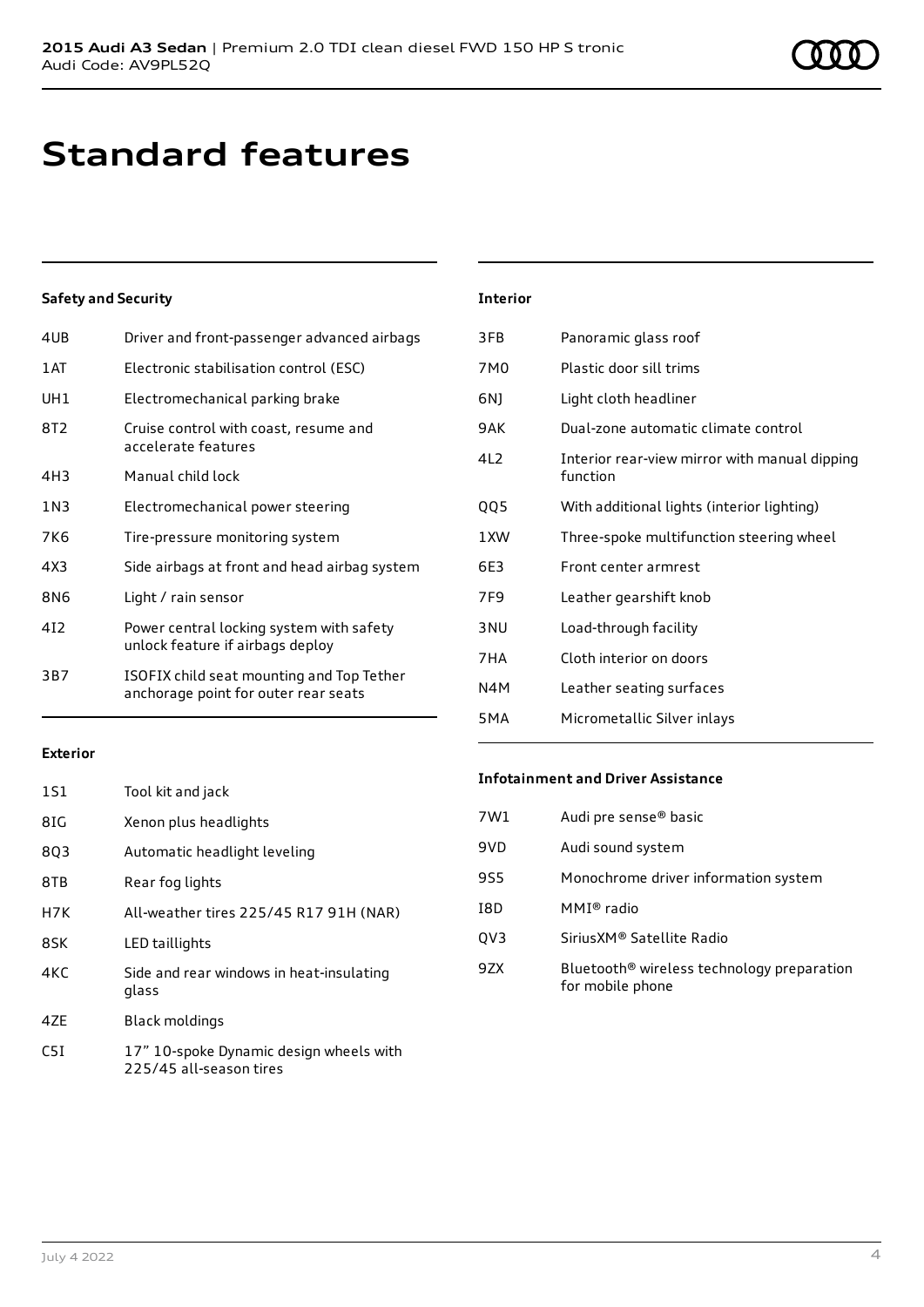## **Dealer remarks**

DIESEL, LEATHER, HEATED SEATS, BLUETOOT, SUNROOF, If you're looking for a great deal on a used car in Miami you have come to the right place. Here at Audi North Miami we have a chosen selection of VAL-U-LINE vehicles available for our valued customers. While these vehicles are being sold "as-is" it doesn't mean they aren't still great cars and SUVs. We make sure there is fresh oil, at least 4mm left on the brake pads and 3mm left on the tire tread. 3 DAY 300 MILE MONEY BACK GUARANTEE with a mechanical inspection sheet and carfax provided on each car. Be sure to **act fast** as these vehicles will be available for 2 **weeks before heading to auction** - if you see something you like contact us for a test drive today!

Our No Hassle Internet Pricing mission is to present value to all of our customers. No Hassle Internet Pricing is achieved by polling over 20000 vehicle listings hourly. This ensures our customers receive real-time No Hassle Pricing on every pre-owned vehicle we sell. We do not artificially inflate our prices in hopes of winning a negotiating contest with our customers! Our pricing is based on actual transactions. After doing business from New Hampshire to California we find this approach is by far the best for our customers.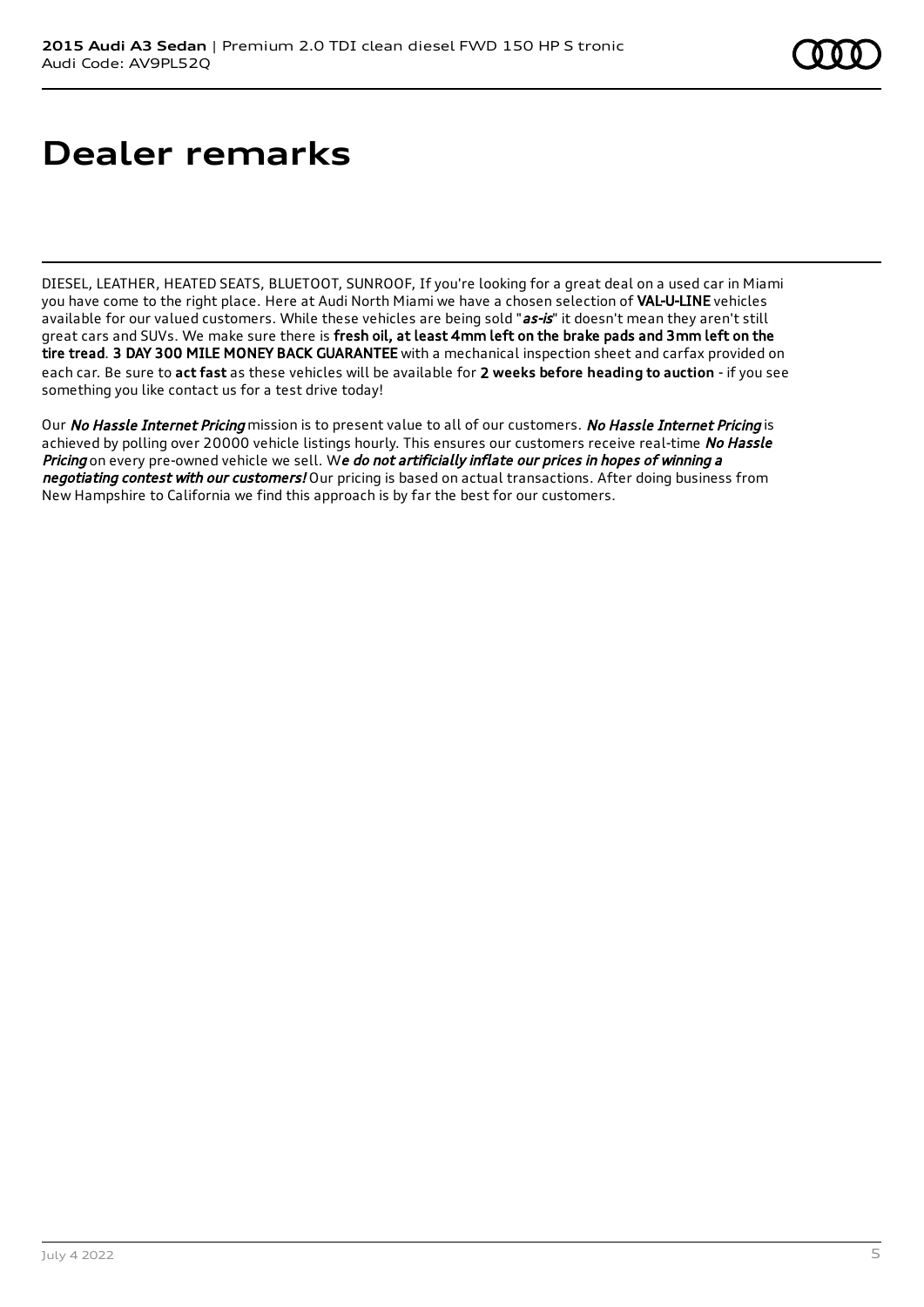### **Technical Specifications**

**Engineering | Performance**

**(1/2)**

| Engine type                                | Four-cylinder                                                                        | Steering type                              | Electromechanical power steering                                        |
|--------------------------------------------|--------------------------------------------------------------------------------------|--------------------------------------------|-------------------------------------------------------------------------|
| Acceleration (0 - 60                       | 8.1 seconds seconds                                                                  |                                            | system                                                                  |
| mph)                                       |                                                                                      | Turning diameter, curb- 36.1 ft<br>to-curb |                                                                         |
| Max. output                                | 110 (150)/3500-4000 HP                                                               | Steering ratio                             | 15.3:1                                                                  |
| Engine block                               | Cast-iron                                                                            |                                            |                                                                         |
| Induction/fuel injection Turbocharged/TDI® |                                                                                      |                                            |                                                                         |
| Cylinder head                              | Aluminum-alloy                                                                       | Suspension                                 |                                                                         |
| Max. output ps/hp                          | 150 @ 3,500-4,000 @ rpm                                                              | Front axle                                 | MacPherson strut front suspension                                       |
| stroke                                     | Displacement/Bore and 1,968/81.0 x 95.5 cc/mm                                        | Rear axle                                  | Torsion-beam rear suspension                                            |
| Top track speed                            | 130 mph mph                                                                          |                                            |                                                                         |
| Torque                                     | 236 @ 1,750-3,000 lb-ft@rpm                                                          | <b>Brakes</b>                              |                                                                         |
| Valvetrain                                 | 16-valve DOHC                                                                        | Front brakes                               | 11.3 (ventilated disc) in                                               |
|                                            |                                                                                      | Rear brakes                                | 10.7 (solid disc) in                                                    |
| Transmission   Drivetrain                  |                                                                                      |                                            |                                                                         |
| Gear ratios: 6th                           | 0.622                                                                                | <b>Body</b>                                |                                                                         |
| Gear ratios: Final Drive                   | 4.375 / 3.333                                                                        | Material                                   | ultra® lightweight technology-                                          |
| Gear ratios: 4th                           | 0.756                                                                                |                                            | fully galvanized steel unibody with<br>aluminum hood and front subframe |
| Transmission                               | S tronic® six-speed dual-clutch<br>automatic transmission with front-<br>wheel drive | Corrosion protection                       | Multistep anti-corrosion protection                                     |
| Gear ratios: 5th                           | 0.763                                                                                | <b>Warranty   Maintenance</b>              |                                                                         |
| Gear ratios: 2nd                           | 1.905                                                                                |                                            |                                                                         |
| Gear ratios: 3rd                           | 1.125                                                                                | Warranty                                   | 4-Year/50,000 mile new vehicle<br>limited warranty                      |
| Gear ratios: Reverse                       | 3.987                                                                                | Maintenance                                | 12-Month/5,000 mile (whichever                                          |
| Gear ratios: 1st                           | 3.462                                                                                |                                            | occurs first) NO CHARGE first                                           |

**Steering**

July 4 2022 6

scheduled maintenance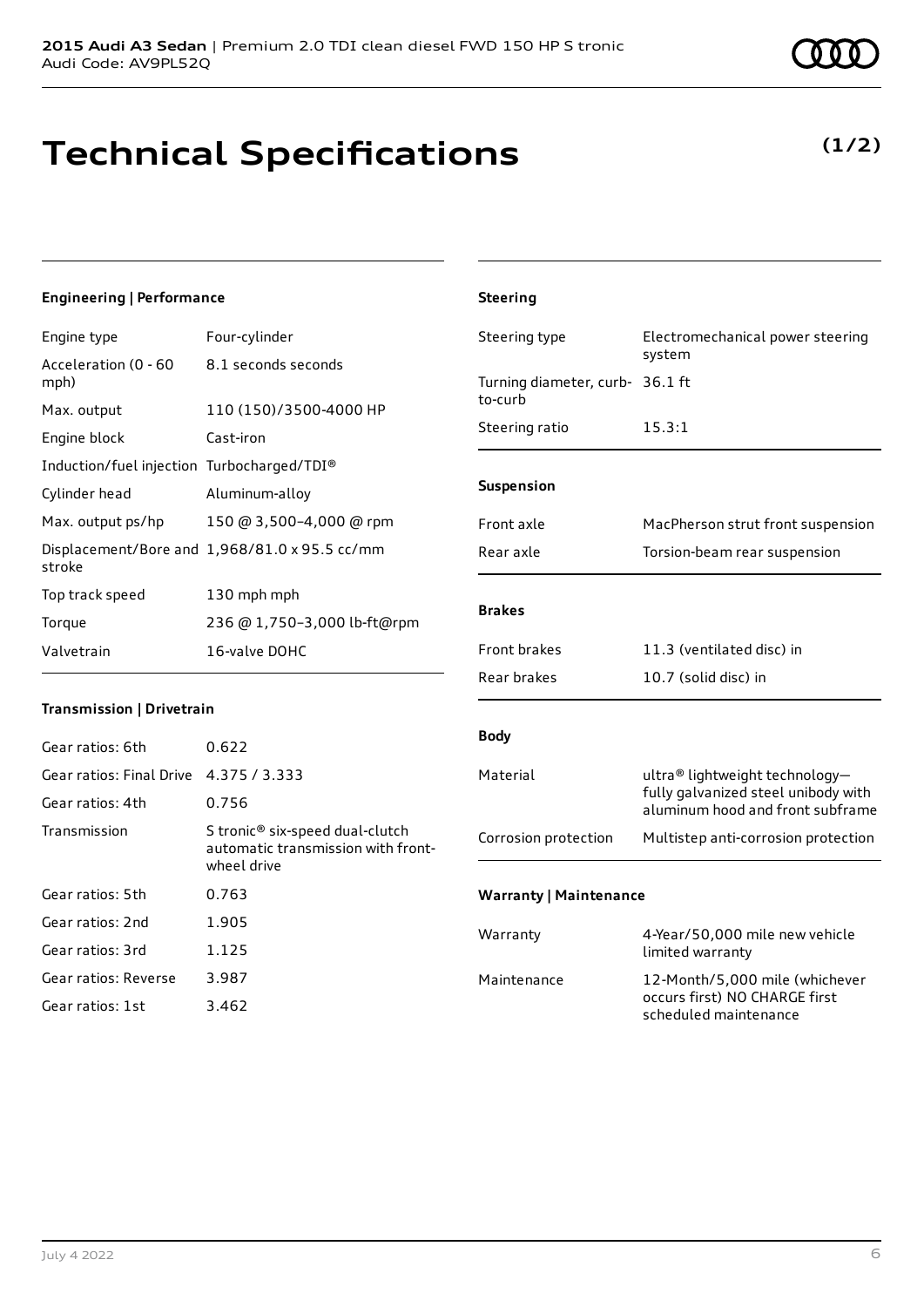### **Technical Specifications**

#### **Exterior Measurements**

| Height                        | 55.7 in  |
|-------------------------------|----------|
| Length                        | 175.4 in |
| Wheelbase                     | 103.8 in |
| Drag coefficient              | 0.30 Cw  |
| Overall width with<br>mirrors | 77.2 in  |
| Track rear                    | 60.1 in  |
| <b>Track front</b>            | 61.2 in  |
| Curb weight                   | 3,241 lb |

#### **Interior measurements**

| Seating capacity                          | 5                 |
|-------------------------------------------|-------------------|
| Shoulder room, rear                       | 53.0 in           |
| Head room with front<br>sunroof           | $36.5$ in         |
| Leg room, rear                            | $35.1$ in         |
| Shoulder room, front                      | 54.8 in           |
| Head room with rear<br>sunroof            | $36.1$ in         |
| Leg room, front                           | 41.2 in           |
| Cargo volume, rear<br>seatbacks up/folded | 12.3 cu ft, cu ft |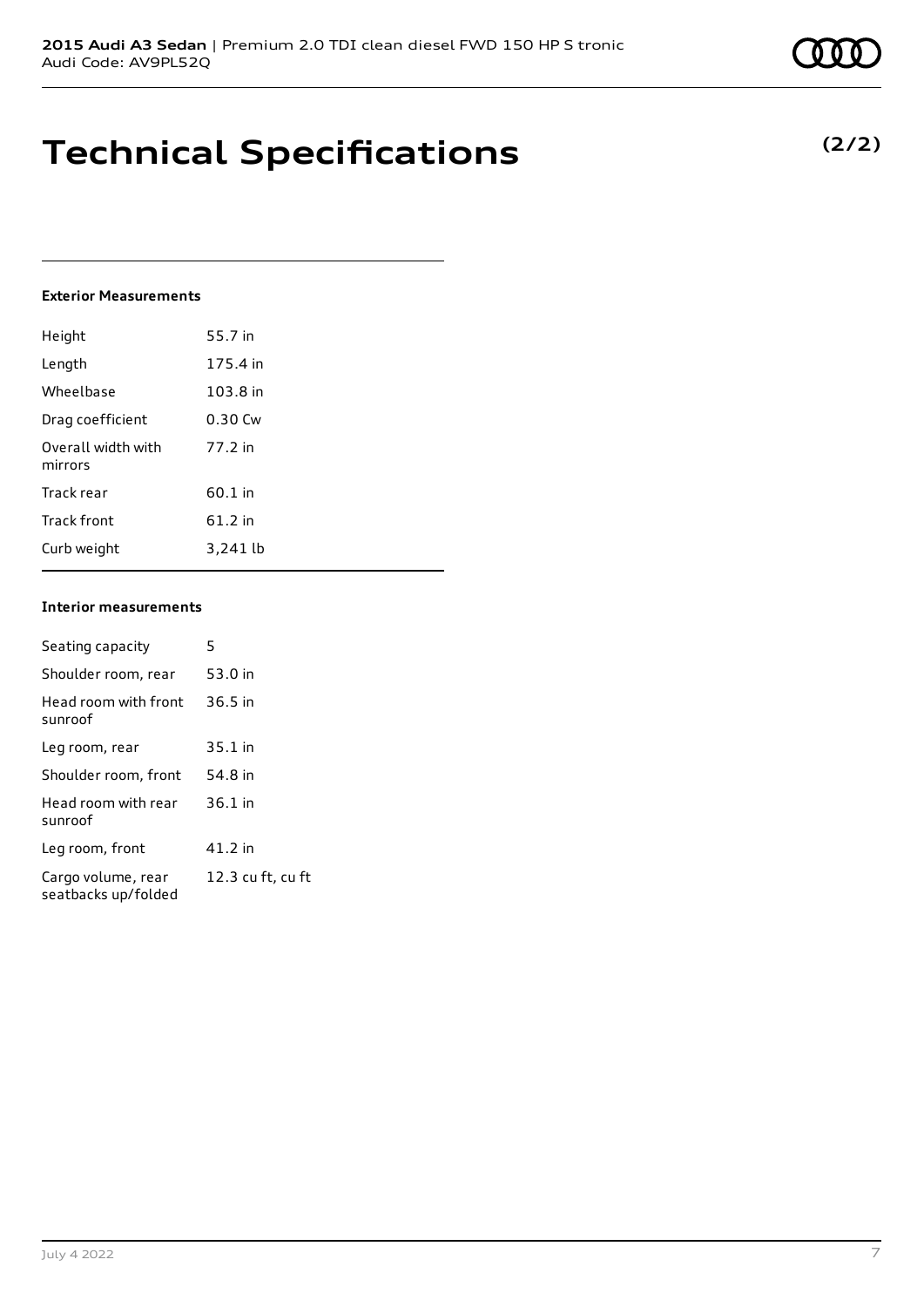### **Consumption- and emission**

**Consumption by NEDC**

combined 36 mpg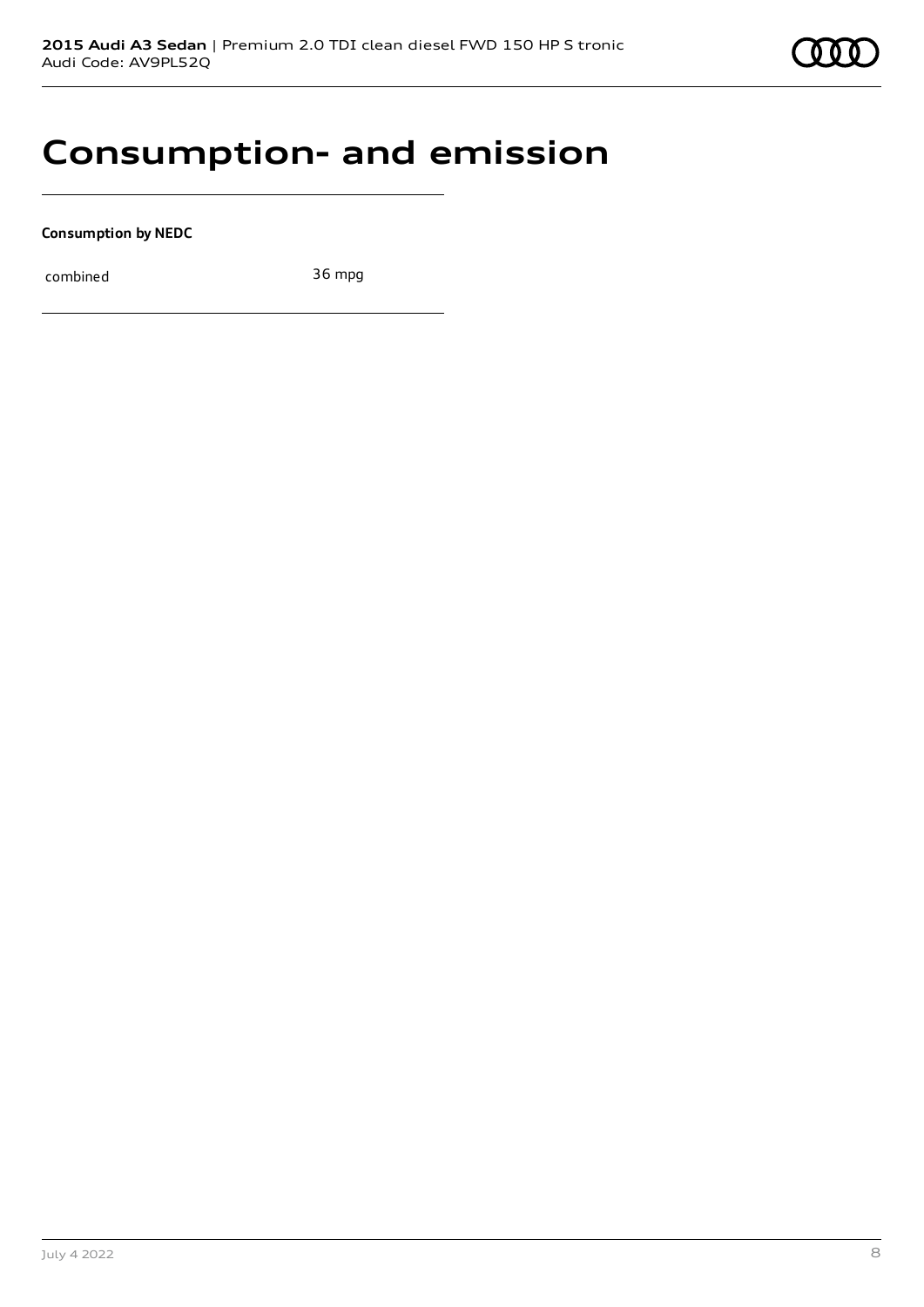

### **Contact**

Dealer **Audi North Miami**

1995 Ne 142nd Street 33181 North Miami FL

Phone: 3059525900 FAX: 3059490940

www: [https://www.audinorthmiami.com](https://www.audinorthmiami.com/)